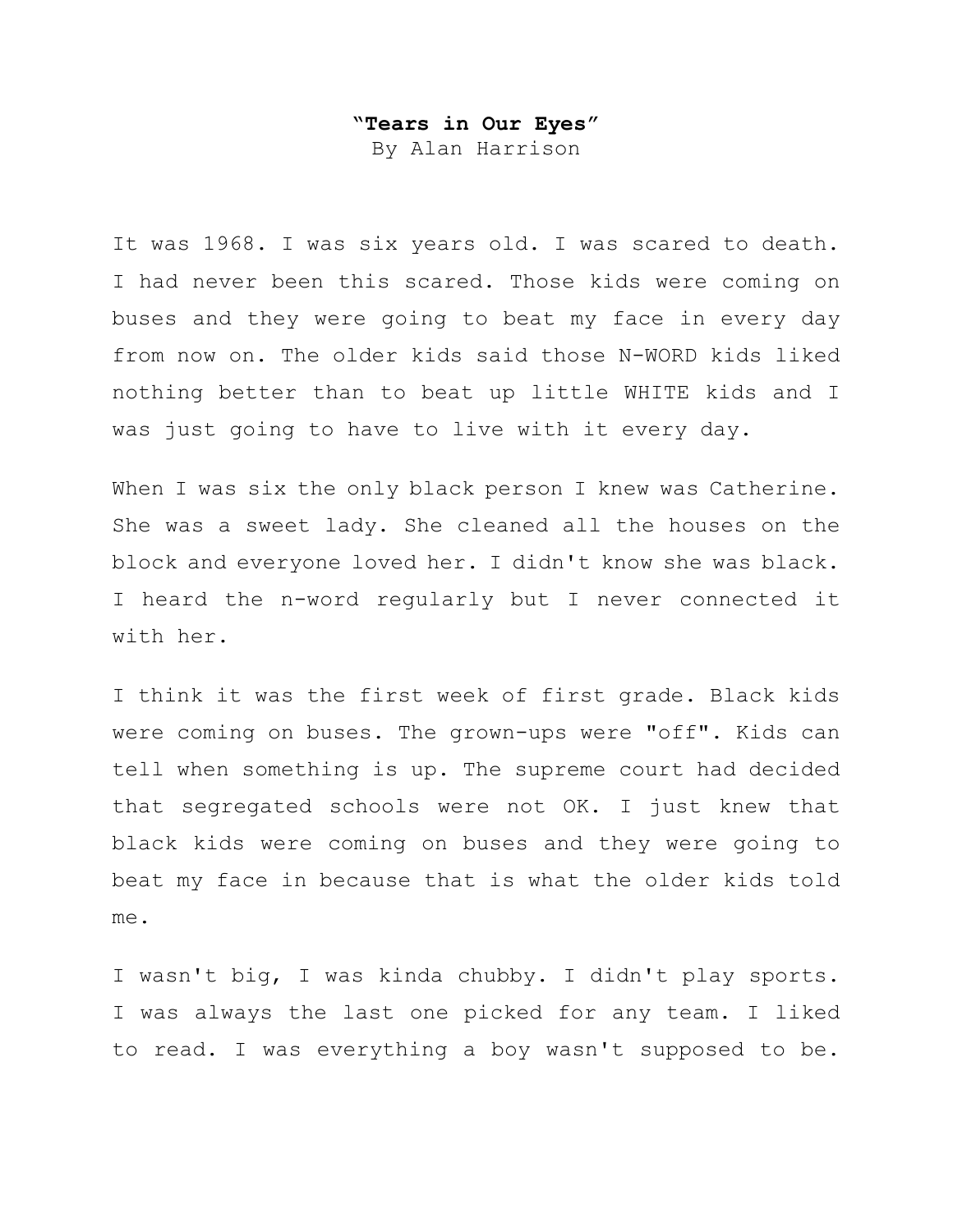Now I was going to have to fight or get beat up. I knew the alternative for me was "get beat up".

They didn't come the first day of the school year. It was delayed a few days. We were all lined up and the black kids had to line in past all of us. I remember how surprised I was. These kids weren't black, they looked brown to me. I thought they were going to be black like a blackboard.

I was so scared I was holding back tears. I saw this little black kid filing by and I focused on him. He was smaller than me, probably Kindergarten. He looked scared. Really scared. I could see the tears in his eyes. I know now that it was even worse for him than it was for me. He was leaving the comfort of his neighborhood and coming to a new school - my school. He surely had heard worse stories than I had, and he surely must've been more afraid than me. We locked eyes. It was clear that I could see how scared he was - and that he could see how scared I was. It was one of those moments where you connect with another human being without saying anything, but you both know it. I looked in his eyes and said to him, "I like brown." He seemed surprised but suddenly looked hopeful. He looked back at me, with those tears, and said, "I like white." (Pause)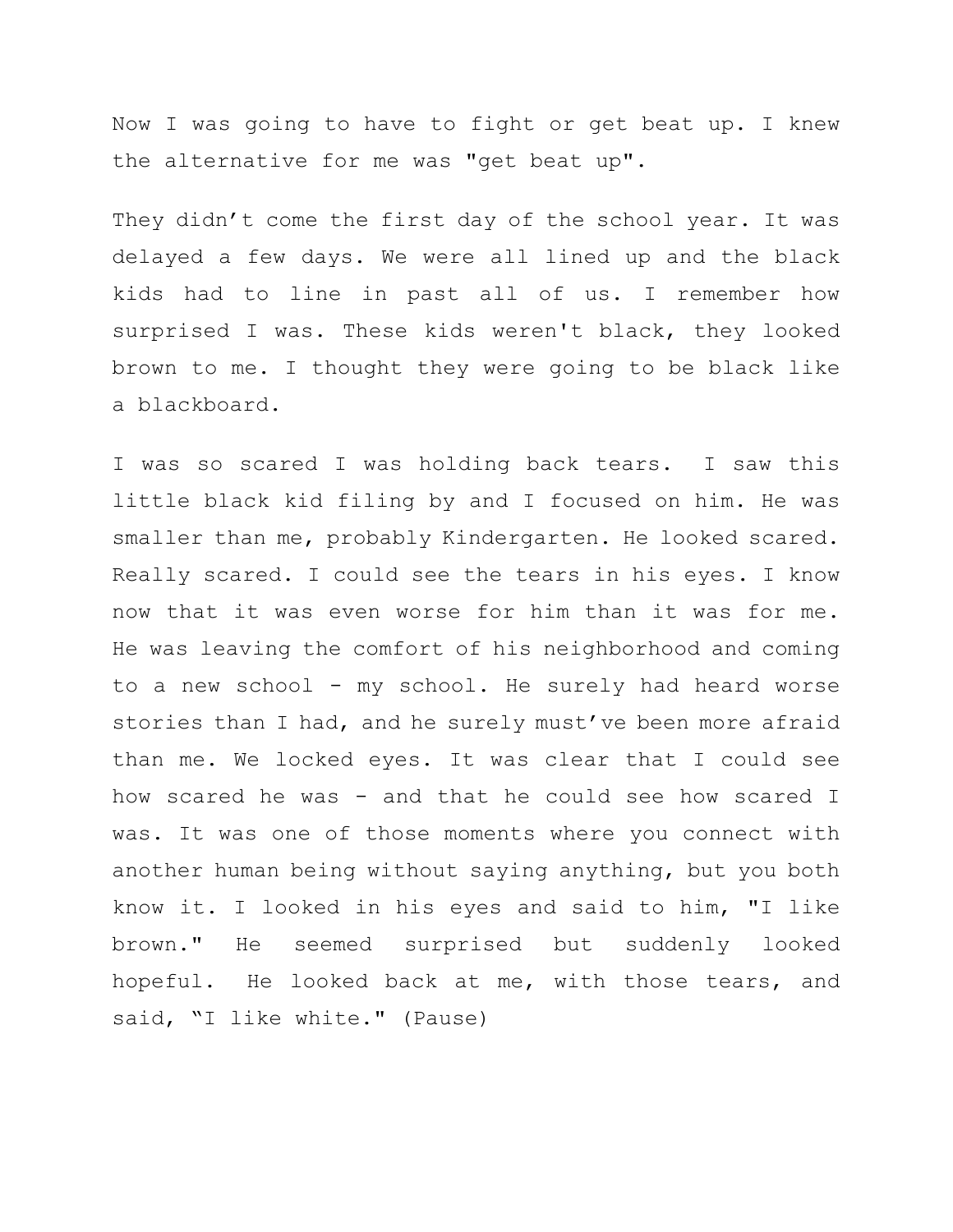That moment was profound  $-$  and I don't remember anything else that happened after that. We had a few black kids in our class and we all went on with our lives. I never told anyone about this until now.

That moment taught me that everybody is scared, but we just don't talk about it.

I knew about being scared. I never talked about how scary it was being threatened with violence growing up in a Catholic neighborhood, the only Jew in town. About how scary it was being told that I somehow made other people poor, and that I was going to hell, or that I was going to get beat up because I killed Jesus. I remember how confusing that was. How could I have killed Jesus. I never told my mom I was scared. And I sure never told my dad. I knew that boys weren't supposed to get scared.

My dad was a cop when I was little. My uncle is a retired state trooper. I saw and heard a lot of racist things growing up. I grew up in a blue-collar neighborhood outside Philadelphia and I heard some terrible things. Things I wouldn't even write down, let alone say.

My Dad and uncle had hard jobs. They said some mean things, really mean things, but they were good to me, really good - they were my heros. They were big and strong and could do anything. But now I know that they got scared sometimes too. My Dad always seemed proud of the fact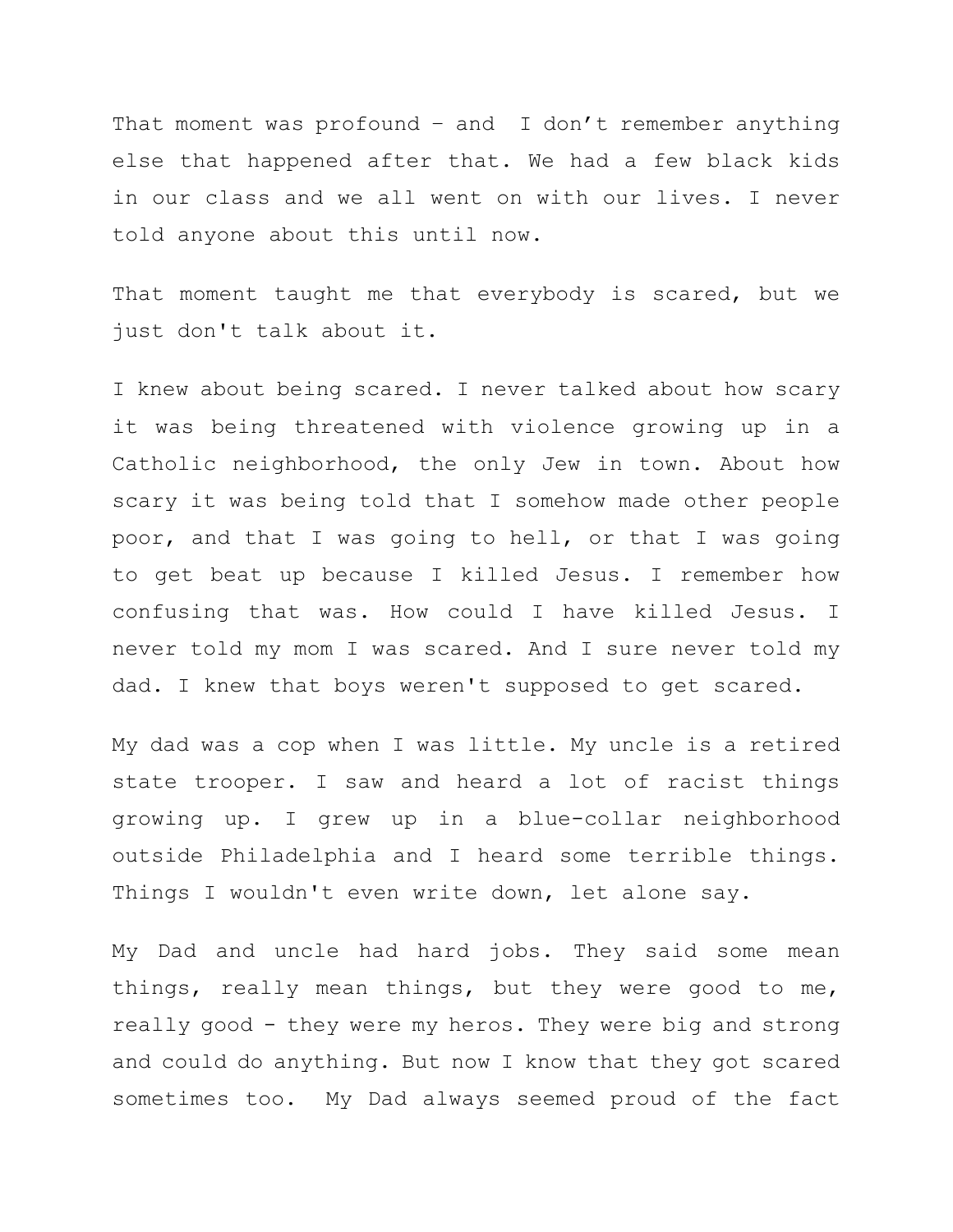that he never used his weapon on duty. Me and that 6 year old are really, really glad he never did....

I'm well into my 50's now, but that little six-year-old scared kid is still with me. He stays with me, right by my side. Despite what we may have heard sometimes as a kid, we get to move through life and decide how we will treat others. That little boy still wants to panic if he sees someone coming that might "beat his face in" I have to tell him, "No, it's OK. We're fine. That is just another person and they are probably scared too." He and I still have that conversation, all the time, sometimes I have to rescue him from the fear, one person at a time.

That little boy and I still remember the things we heard and the lessons we learned growing up. Sometimes we don't want to remember ALL of those things but they are all always there, both good and bad, they don't just go away. But we know deep in our souls it will all be OK. While we know we can't change anything from the past, we CAN take responsibility for what we believe, for what we say, and most importantly for what we do in the world.

I like having that little kid to go through life with together. He makes me smarter, makes me kinder, makes me more human, and still teaches me things all the time. He reminds me that everyone is human, everyone is scared, everyone feels pain, and we are all struggling.